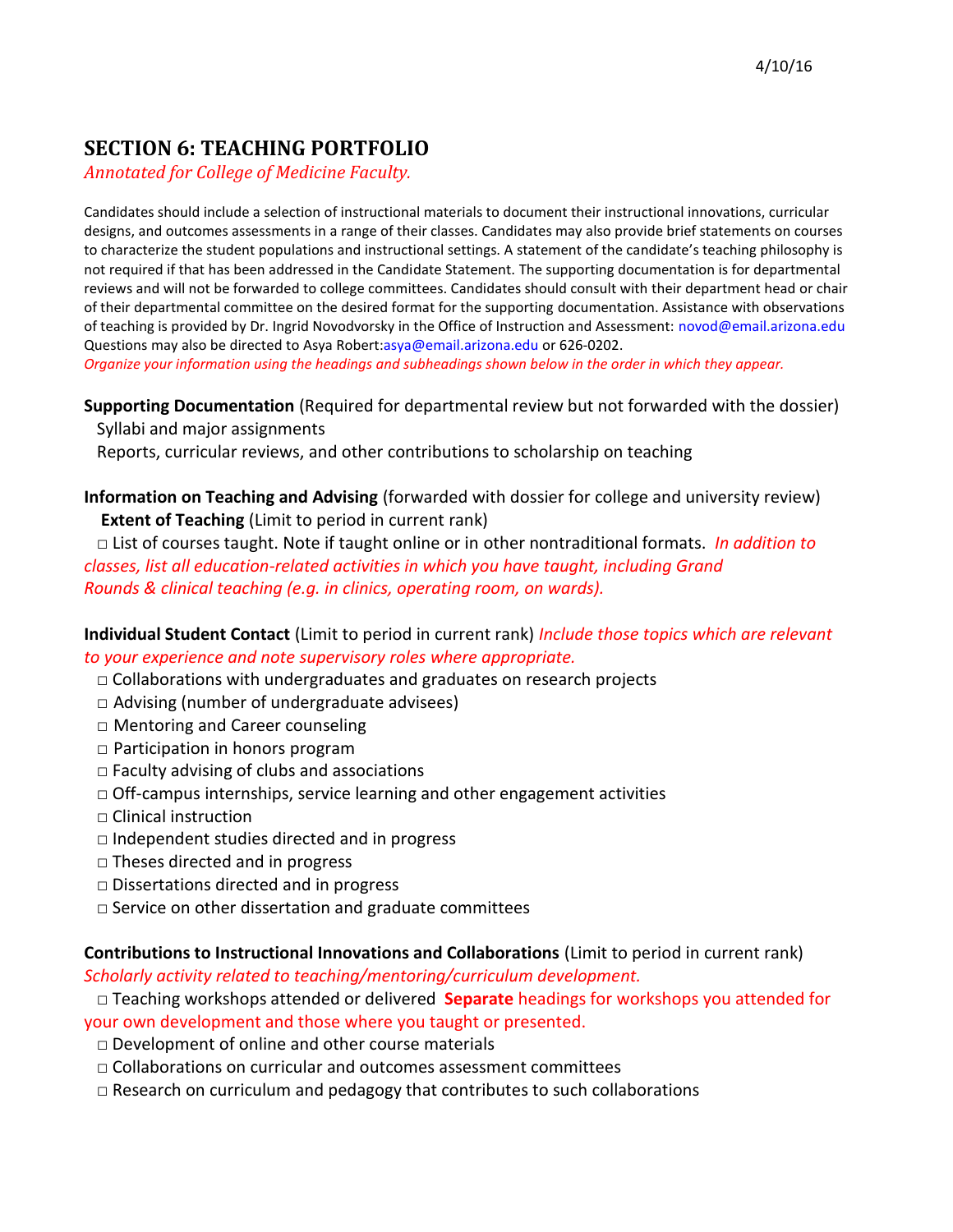# **Teaching Awards and Teaching Grants** (Limit to period in current rank)<br>  $\Box$  Department and college  $\Box$  National and international

□ Department and college

□ University □ Grants for teaching innovations